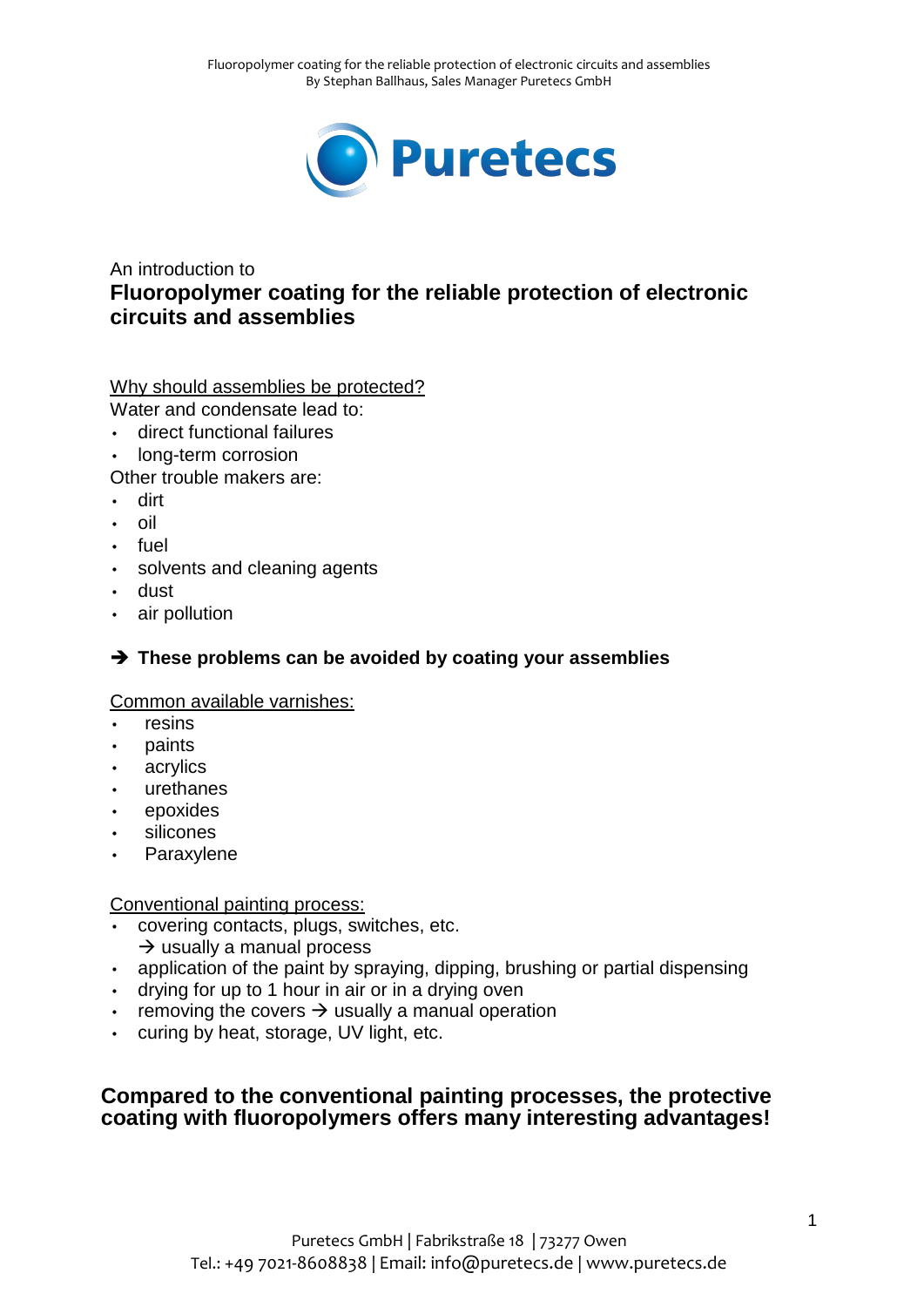Advantages of the fluoropolymer coating:

- masking is only necessary in exceptional cases, what reduces the process time significantly
- due to very short coating times and no curing times, a process time of 3-6 minutes is achieved
- the handling is straightforward as no safety precautions are required and the storage and disposal of the material is very easy
- no separate premises or extraction units are needed

Properties of the fluoropolymer coating:

- reduces the surface energy to 11 12 dynes /cm (less than PTFE)
- rejects liquids efficiently
- has very good adhesion on all surfaces
- gives a very thin layer, typically 500nm, absolutely transparent and UV resistant
- provides many years of durability, both on the assemblies, as well as when it's stored

The coating process

- manual or fully automatic loading of the baskets
- diving in the immersion bath
- immersion time 10-30 seconds (at room temperature)
- drying time approx. 3-5 minutes in the plant (at approx.  $+4^{\circ}C$ )
- no post-curing is needed
- $\rightarrow$  Including the loading and unloading of the basket, this average process time is approx. 6-7 minutes.

**This is a very fast, clean and cost effective process!**

**Plus there is the appropriate plant technology from Puretecs for high performance and process reliability.**